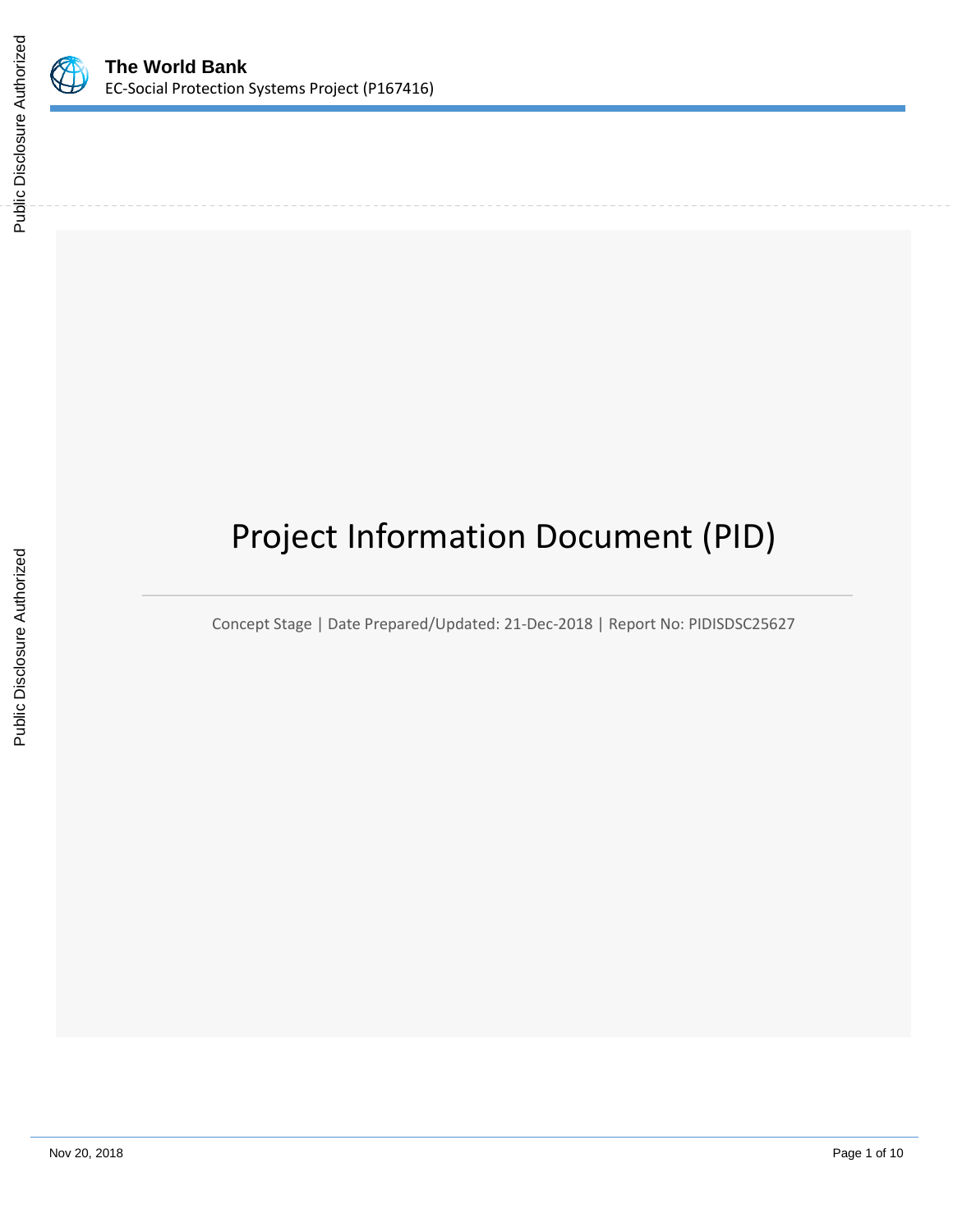

# **BASIC INFORMATION**

## **A. Basic Project Data**

| Country<br>Ecuador                                                 | Project ID<br>P167416                           | Parent Project ID (if any)                                                                                                                           | <b>Project Name</b><br><b>EC-Social Protection</b><br><b>Systems Project</b><br>(P167416) |
|--------------------------------------------------------------------|-------------------------------------------------|------------------------------------------------------------------------------------------------------------------------------------------------------|-------------------------------------------------------------------------------------------|
| Region<br>LATIN AMERICA AND<br>CARIBBEAN                           | <b>Estimated Appraisal Date</b><br>Feb 04, 2019 | <b>Estimated Board Date</b><br>Mar 28, 2019                                                                                                          | Practice Area (Lead)<br>Social Protection &<br>Labor                                      |
| <b>Financing Instrument</b><br><b>Investment Project Financing</b> | Borrower(s)<br>Republic of Ecuador              | <b>Implementing Agency</b><br>Ministry of Social Inclusion<br>and Equity (MIES), Secretaria<br>Nacional de Planificacion y<br>Desarrollo (SENPLADES) |                                                                                           |

**Proposed Development Objective(s)** 

The PDO is to improve access of the extreme poor to selected social protection programs in targeted localities, and to improve the effectiveness of those programs.

## **PROJECT FINANCING DATA (US\$, Millions)**

## **SUMMARY**

| <b>Total Project Cost</b> | 262.00 |
|---------------------------|--------|
| <b>Total Financing</b>    | 262.00 |
| of which IBRD/IDA         | 262.00 |
| <b>Financing Gap</b>      | 0.00   |

#### DETAILS

| <b>World Bank Group Financing</b> |
|-----------------------------------|
|-----------------------------------|

| International Bank for Reconstruction and Development (IBRD) | 262.00 |
|--------------------------------------------------------------|--------|
|--------------------------------------------------------------|--------|

Environmental and Social Risk Classification **Concept Review Decision** 

Track II-The review did authorize the preparation to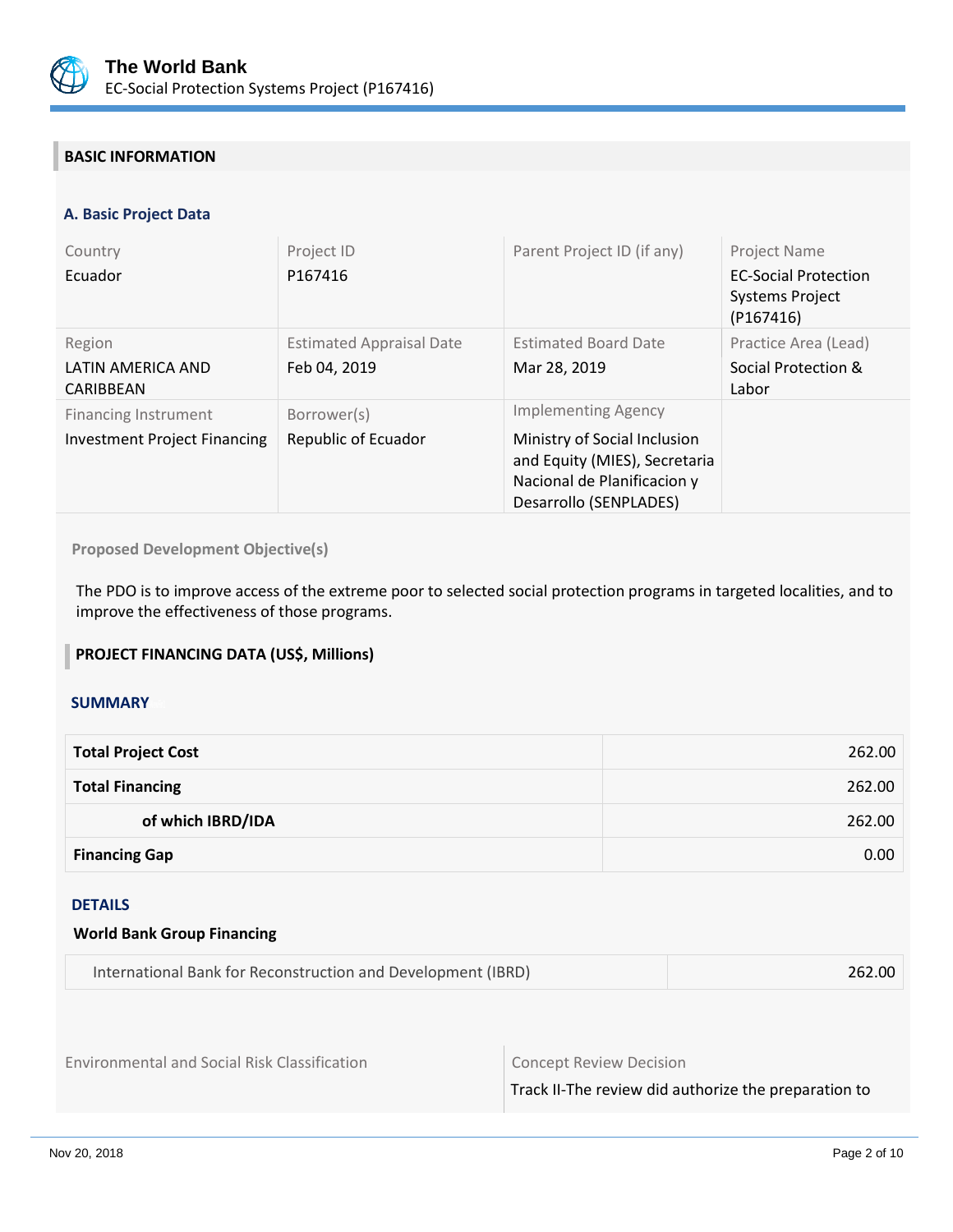

| continue                   |
|----------------------------|
|                            |
| Other Decision (as needed) |

# **B. Introduction and Context**

#### Country Context

- 1. **Ecuador, an upper middle-income country,<sup>1</sup> witnessed substantial economic and social gains between 2001 and 2014**. During this period, real GDP annual growth averaged 4.5 percent, well above the regional average of 3.3 percent. High economic growth and changes in the distribution of income helped lift 1.4 million people out of poverty. Welfare gains intensified in the 2007-2014 period, when monetary poverty fell from 36.7 percent to 22.5 percent, extreme poverty fell from 16.5 percent to 7.9 percent and the income of the bottom 40 percent grew almost twice as fast as the national average. $2$
- 2. **Labor income and public transfers were the main contributors to these welfare gains.** Labor income accounted for a decline of 10.7 percentage points in the national poverty headcount and 15.5 and 8.5 percentage points in rural and urban poverty, respectively. In rural areas, government transfers also played a key role, responsible for more than 3 percentage points reduction in total poverty. Improved access to basic services also contributed to improved welfare. The infant mortality rate fell from 23.7 to 17.8 per 1,000 live births, while the under-5 mortality rate decreased from 28.3 to 20.9 per 1,000 live births. Access to basic education became close to universal, and net enrollment rates in upper-secondary and tertiary education increased by 19 and 14 percentage points, respectively. But, in 2014, almost a quarter (24 percent) of children under age five suffered from chronic malnutrition, with rates particularly high among the poorest (43.5 percent).
- 3. **However, macroeconomic vulnerabilities came to the fore when oil prices declined after 2014, hitting the Ecuadorian economy hard and affecting the country's fiscal capacity to protect the poor**. During the oil price boom, Ecuador opted for intensifying social gains by redistributing resources from oil. When oil prices – and revenues – dropped in 2014, Ecuador had little room to undertake countercyclical fiscal policy, and spending declined sharply, making it difficult to maintain social assistance coverage for the poor. Moreover, despite the contraction in spending, fiscal deficits widened, arrears accumulated, and the public debt more than doubled. External imbalances associated with lower oil exports led to a sharp decline in international reserves, thus pressuring the country's dollarization regime. All these events resulted in a sharp decline in economic growth and stalled poverty reduction. More Ecuadorians ended up in low quality jobs and relied more heavily on private transfers in response toto lower labor incomes

<sup>1</sup> US\$10,459 Purchasing Power Parity 2011. Gross national income per capita using the Atlas method.

<sup>&</sup>lt;sup>2</sup> During the 2007-2013 period the bottom percentiles grew between 7 and 9 percent annually, compared to an overall mean growth rate of 4 percent.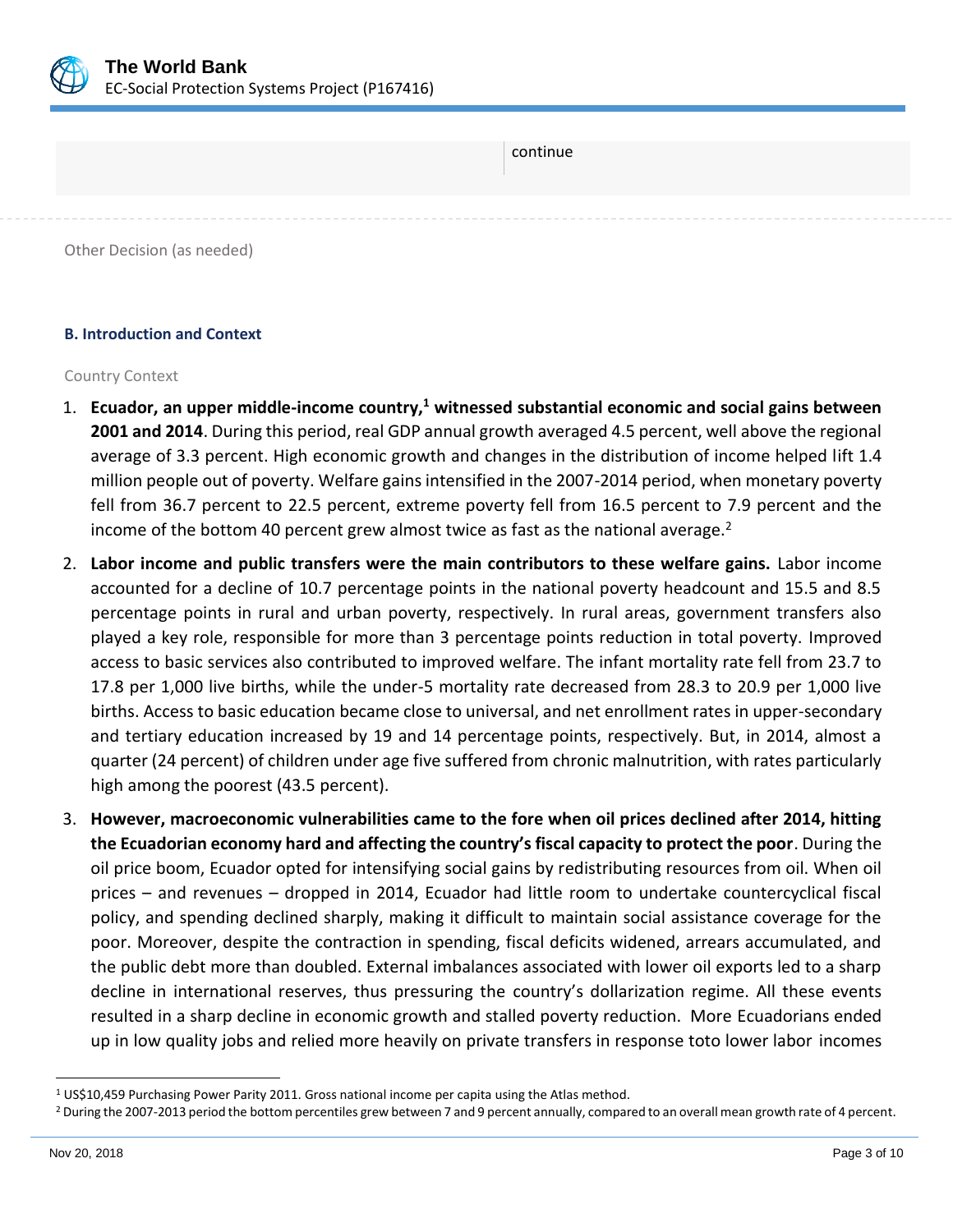

and the contraction of public transfers. The contribution of public transfers to poverty reduction between 2014 and 2017 therefore dropped significantly, and the main drivers of poverty reduction became the increase in labor occupation (particularly for female, younger and older cohorts) and private transfers.

4. **The Government of Ecuador (GoE), aware of the fiscal challenges, is committed to continuing the**  implementation of reforms<sup>3</sup> that can deliver the needed fiscal savings while still protecting the poor **and vulnerable**. **Establishing** a **well-targeted, efficient, and sustainable safety protection system is a key part of this commitment.**

#### Sectoral and Institutional Context

- 5. **Ecuador´s Social Protection System consists of contributory and non-contributory schemes.** The contributory scheme consists of three social insurance programs (*Instituto Ecuatoriano de Seguridad Social, IESS, Instituto de Seguridad Social de las Fuerzas Armadas, ISSFA, and Instituto de Seguridad Social de la Policía, ISPOL*). These programs cover formal labor market workers and use mandatory saving mechanisms Despite efforts to expand coverage, the contributory scheme only reaches 40 percent of the country's population (WB working paper, Apella,2016). Most of the poor are therefore covered by the non-contributory scheme (the social safety net - -SSN), which consists of a few conditional and unconditional cash transfers implemented by the Ministry of Social and Economic Inclusion (MIES). Three programs – the Conditional Cash Transfer *Bono de Desarrollo Humano* (BDH), the social pension (*Pensión para Adultos Mayores-PAM*) and the Disability transfer (*Pensión para Discapacitados*) – together with child care and Early Child Development (ECD) programs (*Creciendo con Nuestros Hijos-CNH* and Centros de Desarrollo Infantil-CDI-, made up 65 percent of total social assistance spending in 2016. In addition, the SSN includes in-kind transfers, such as school feeding (*Programa de Alimentación Escolar*), school uniforms, and textbooks, delivered by the Ministry of Education (MoE).
- 6. **Spending on the social safety net (i.e., social assistance (SA) programs) increased from 1.24 percent of GDP in 2007 to 1.9 percent of GDP in 2010. In more recent years, it has fluctuated but with a decreasing trend, reaching 1.05 percent of GDP in 2015. Not only is s** SA pending as a percentage of GDP in Ecuador is on the lower side of the regional average,<sup>4</sup> but it is strikingly the only case in recent years to show a decreasing trend instead of stability or growth. This is concerning for protecting the recent welfare gains, as safety nets are particularly necessary to support poor and vulnerable households during periods of crisis or low growth.
- 7. **An international comparison shows that Ecuador's social assistance spending is effective – and efficient – at reducing poverty and inequality.<sup>5</sup> Without it,** simulations using available household surveys in the region show that in 2012 Ecuador's poverty rate would have been 12 percent higher, the poverty gap 24 percent higher and inequality 3.5 percent higher. This is similar to what was achieved by Chile, but with half the expenditure, and placed Ecuador, together with Bolivia, Mexico and Uruguay, among the most efficient cases, within a group of ten countries for which comparable information is available (See Figure 2).

 $3$  The main fiscal reforms are: The Production Promotion law to reduce fiscal deficit (fusion of institutions, reduction of public servants, reduction of selected energy subsidies); and the new Budget Law which includes the reduction of public expenditure in relative terms.

<sup>4</sup> PER.

<sup>5</sup> PER (2017).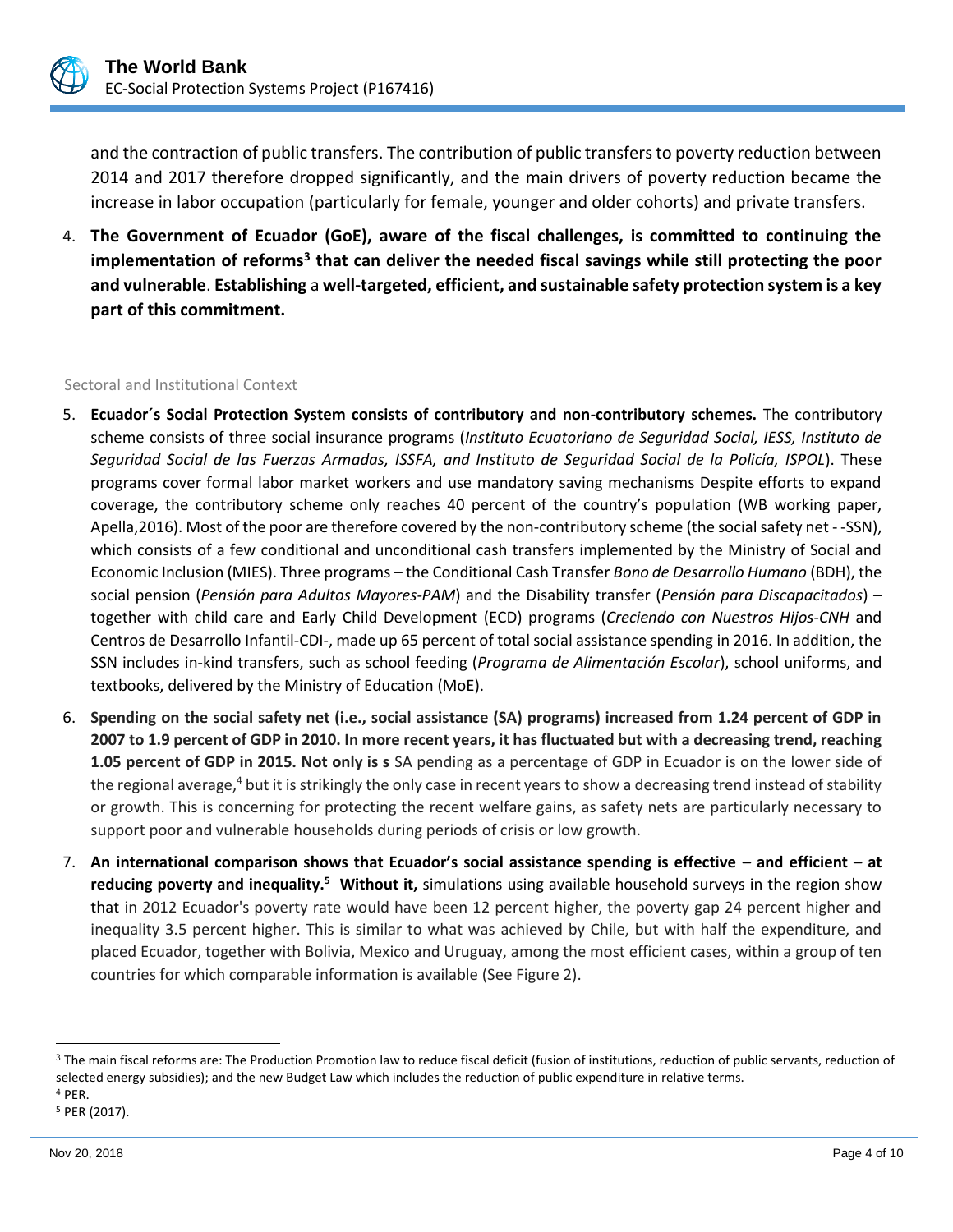

- 8. **However, effectiveness has declined in recent years, largely due to the coverage reduction triggered by given**  the fiscal contraction. In 2014, faced with tightening fiscal space, stricter eligibility conditions<sup>6</sup> seeking to redirect the social programs towards the poorest (Q1), and a graduation strategy were introduced for the largest cash transfer program (*Bono de Desarrollo Humano-BDH*). Targeting improved as a result: the percentage of beneficiaries that belonged to the first quintile increased from 34.7 percent to 42 percent. This also led to lower coverage rates. By 2016, the BDH coverage of the first two quintiles had dropped to 40 (Q1) and 26 (Q2) percent, from more than 60 and 50 percent in 2008. The same simulations show that by 2016 BDH's effectiveness in poverty reduction was reduced (7 percent reduction of observed poverty rate) mainly due to the coverage reduction in the lowest quintile.
- 9. **In a context of imminent fiscal adjustments, and crucial efforts to improve the efficiency of public spending, the main challenges of the GoE's social safety network are to increase the coverage of the poor population and improve the effectiveness of existing programs to prevent and reduce poverty and promote Human Capital Development.** A simulation conducted by the World Bank in 2017 suggests that an increase in spending on the BDH from 0.6 to 0.96 percent of GDP combined with a major effort to target households in extreme poverty, would increase the impact on poverty reduction of program beneficiaries from 7 percent to 11.6 percent. In addition, international experience demonstrates that cash transfers can provide a platform to improve access of beneficiaries to complementary services within the social protection system if the following exist:<sup>7</sup> (i) a well-defined target population, (ii) strong territorial presence with a close relationship to beneficiaries, and (iii) a cash incentive that facilitates and encourages family engagement in connecting them to additional programs and services.
- 10. **The GoE's Social Protection strategy "***Plan Toda Una Vida***" (PTUV) aims to reduce poverty and promote human capital investments among poor families through the provision of direct monetary transfers and incentives for households to access relevant complementary services.** The PTUV focuses on eradicating extreme monetary poverty (the goal is to move from 8.7 to 3.5 percentage points in 2021), reduce multidimensional poverty, increase the income of the poorest 20 percent of the population, expand the coverage of the social protection system, reduce the prevalence of childhood malnutrition (23.9 to 13.2 percentage points), and expand access to education. The PTUV Strategy interventions are organized under "Misiones," each comprised of a specific combination of cash and in-kind transfers, and social services directed at particular groups, largely organized around life-stages. The following are the most relevant Misiones to address the PTUV objective:<sup>8</sup> a) *"Misión Ternura",* focused on increasing the participation of children under three years from the poorest families in child development programs and family counseling; b) *"Impulso Joven"* focused on access to education, employment and recreation for youth, c) *"Casa para Todos"* focused on closing the gaps in the access to affordable housing; d) *"Menos pobreza, más desarrollo"* to promote social inclusion and extreme poverty reduction through cash transfers and income generation activities; e) *"Mis Mejores Años"* to guarantee the elderly well-being through cash transfers and other care services; and f) "*Las Manuelas" and "Las Joaquinas*", that focus on cash transfers and care services for people with disabilities. The Technical Secretariat of the PTUV is responsible for the coordination of the ministries responsible for administering these programs (Ministry of Economic and Social Inclusion-MIES, Ministry of Education -MINEDUC-, Ministry of Health -MSP-, Ministry of Housing -MIDUVI-).

<sup>&</sup>lt;sup>6</sup> The eligibility threshold required to receive the cash transfer was reduced from 36,5 to 24 points in the Social Registry Index.

<sup>7</sup> Camacho, Cunningham, Rigolini, and Silva (2014) "*Addressing Access and Behavioral Constraints through Social Intermediation Programs: A review of Chile Solidario and Red Unidos*" mimeo.

<sup>&</sup>lt;sup>8</sup> The PTUV also includes other activities related to gender-based violence, access to safe water and sanitation, and food and nutrition.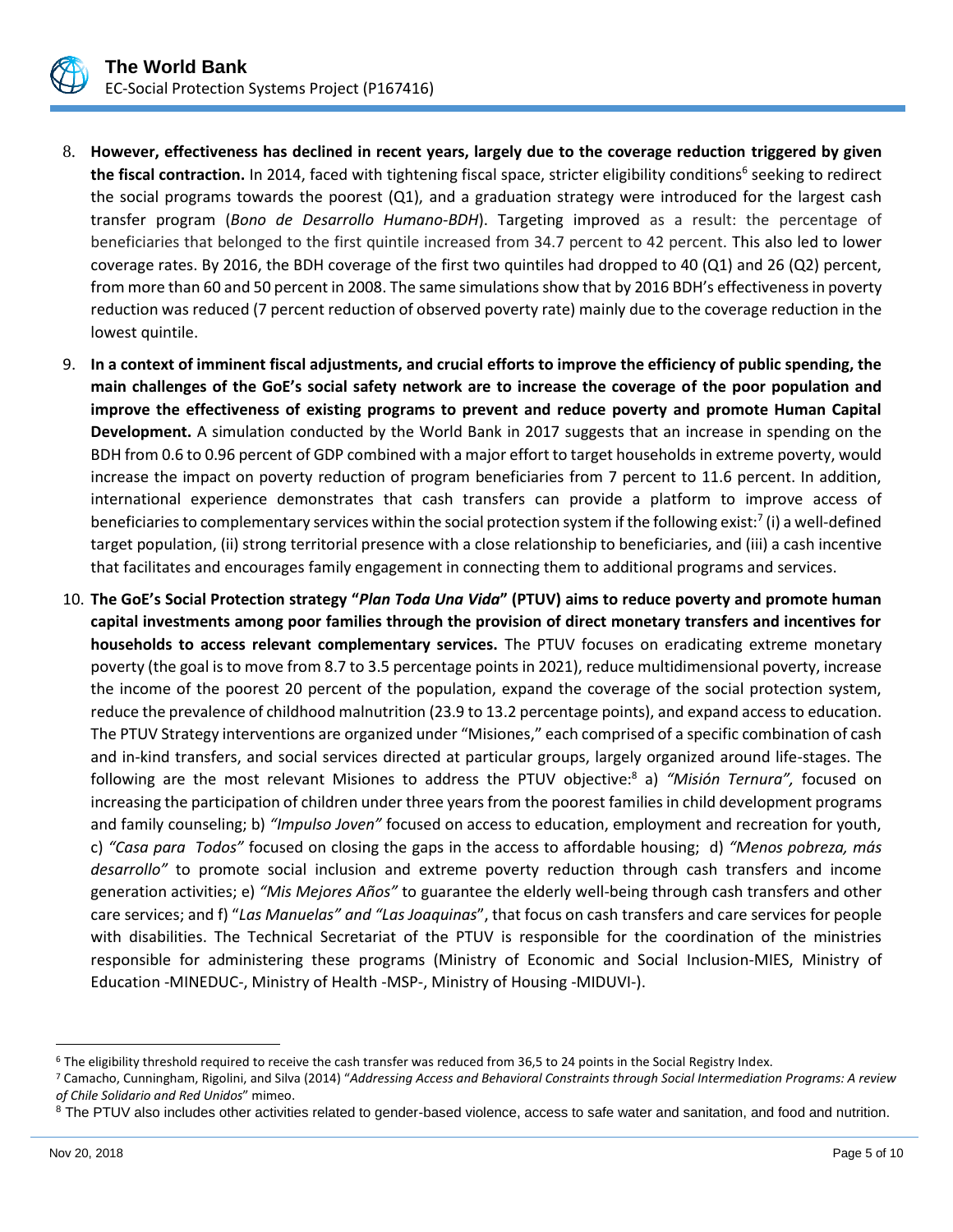

- 11. **MIES is a key actor in the implementation of the PTUV, and particularly the** *misiones "Ternura***", "***Menos pobreza, más desarrollo,***" and "***Mis mejores años.***"** As part of the *"Ternura*" and "*Menos pobreza, más desarrollo*" misiones, the programs/services to be expanded in terms of coverage are: (i) the CCT "*Bono de Desarrollo Humano Variable*" (BDH-V) which involves a monthly fixed transfer of US\$50, and an additional transfer amount, based on the number of children living in extreme poor households, up to a maximum of US\$100; and (i) Early Child Development Services which include accompaniment and counseling services through three different modalities: Child Development Centers (CDI); (ii)home visits; and (iii) family coaching delivered through "*Creciendo con Nuestros Hijos*" (CNH). The *misión* "*Mis Mejores Años*" targets the elderly extreme poor and includes an unconditional cash transfer program "*Pensión Mis Mejores Años*" which provides a non-contributive pension of US\$100, and care services to elderly through spaces for revitalization, recreation, socialization and meetings; home care; and institutionalized day and residential care. **The GoE's priority is on strengthening the effectiveness of and access to social programs for the poorest quintile of the population.** All the "*Misiones*" implicitly or explicitly target the poorest quintile and aim to progressively expand coverage over time, based on their target groups and objectives, and availability of fiscal resources. This choice is important in the current macroeconomic context, and consistent with a higher return on investments, given that focusing resources on the poorest provides greatest impact on poverty gap reduction, and human capital accumulation. In addition, strengthening programs' targeting will be critical to reaching this goal.
- 12. **The targeting mechanism used by the safety nets system is the Integrated Social Programs Registry (RIPS for its Spanish acronym).** The Registry is currently managed by the National Secretariat of Planning (SENPLADES), under the leadership of the Sub-secretary of Information. To define eligibility of individuals (and households) for social programs, SENPLADES uses a socioeconomic classification index applied to the information within the database of the Social Registry. The index was recently (2018) revised to reduce inclusion and exclusion errors.<sup>9</sup> The registry **c**urrently shares socioeconomic data on potential beneficiaries with several institutions (*Ministerio de Inclusión Económica y Social -MIES-, Ministerio de Desarrollo Urbano y Vivienda -MIDUVI-, Secretaría Nacional de Educación Superior, Ciencia y Tecnología -SENESCYT-* and Ministry of Labor) that use it for their selection process. The registry contains information on 8 million individuals (roughly 2 million households), mainly from per capita consumption quintiles 1 and 2.
- 13. **To support efforts to strengthen access of the poorest to selected social programs, it is essential to: (i) update the RIPS data on registrants; and (ii) implement outreach and data collection.** The last data collection sweep was carried out in 2014, and an update is planned, with an expected completion date of July 2019, covering a total of 2.4 million (tbc) households. The data collection strategy should ensure that it not only current individuals' information is updated, but also that new individuals/households whose circumstances may have changed since data was first collected in 2014 are included

#### Relationship to CPF

14. **The objectives of this proposed project are aligned with the objectives and pillars included in the latest Country Engagement Note and with the main development challenges and opportunities identified in the Ecuador Strategic Country Diagnostic (SCD).** The SCD (Report No. 127987) approved by the Board on June 25, 2018 identified the key elements that need to be in place to ensure sustainable and inclusive growth in Ecuador, which include: i) promoting macroeconomic sustainability; ii) enabling an efficient allocation of resources in the public

<sup>9</sup> The expected overall classification error dropped from roughly 40 percent to 13 percent.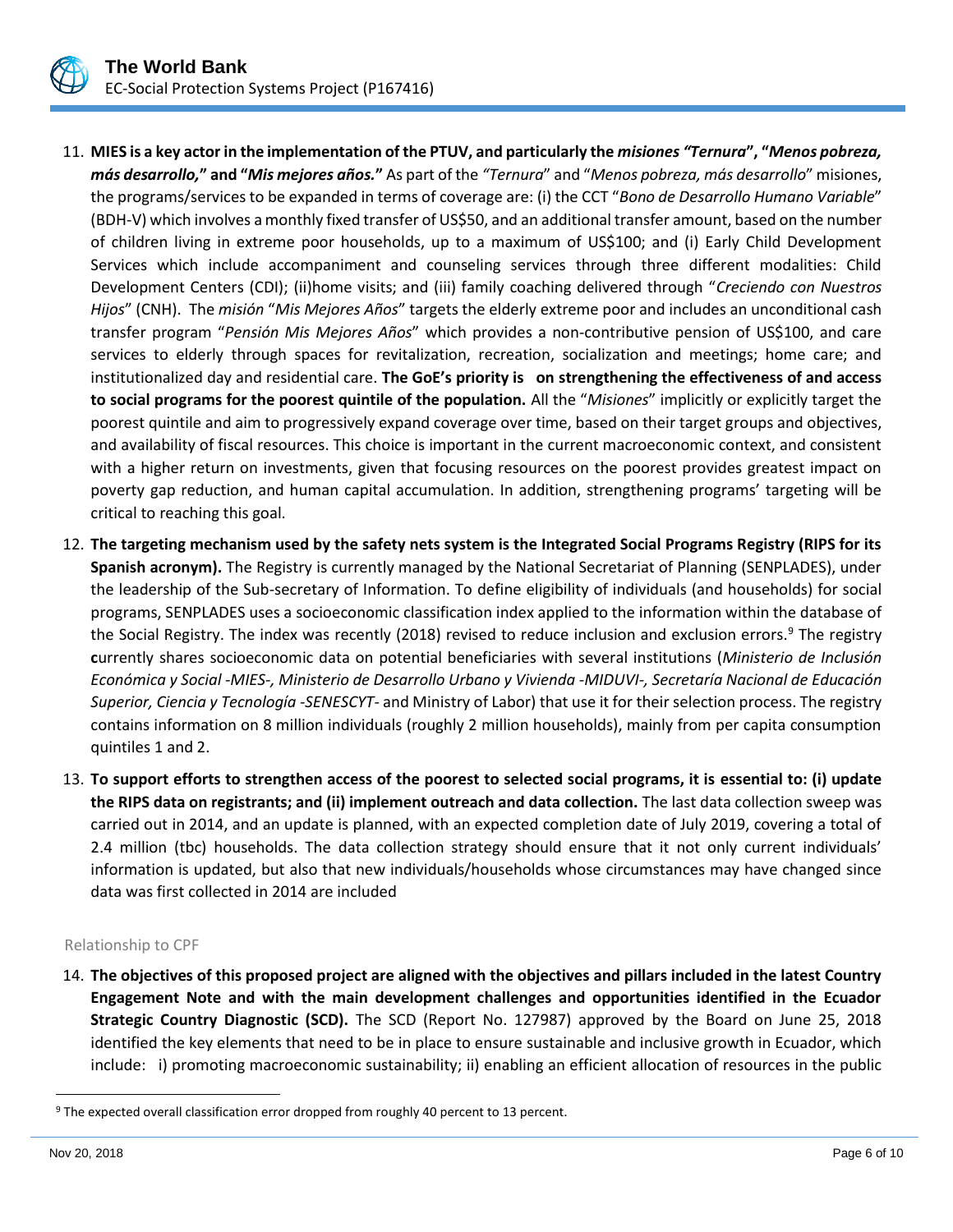

and the private sectors; and iii) protecting the poor and the vulnerable. In this context, the Project supports SCD "Pillar 1: Addressing Macroeconomic Imbalances" by improving the efficiency of public spending at different government levels and shifting resources towards priority social spending. Likewise, the project contributes to SCD "Pillar 2: "Lifting barriers to private sector development" by supporting an increased effectiveness of the safety nets, and "Pillar 3: Building human capital and expanding economic opportunities" by: (a) strengthening coordinated efforts to address high levels stunting and reinforce preventive and primary health care; and b) enhancing integration of vulnerable groups and ethnic minorities who receive cash transfer benefits.

- 15. **Furthermore, the project is aligned with the World Bank Social Protection and Labor Strategy (2012-2022**) on its objective of "helping make social protection and labor more responsive, more productive, and more inclusive of excluded regions and groups" , and the strategy's approach for the prioritization on investments during the first years of the life cycle, particularly as the Strategy identifies early child development as a crucial ingredient for resilience across the life cycle<sup>10</sup>—. The project is also aligned with the efforts to reduce the social risk associated to school drop outs "combining income transfers with education, nutritional and health objectives, to promote human development" (p.16). In this context, the operation will also be aligned with the Bank's Global initiative on Human Capital which objective is to drive more and better investments in people.<sup>11</sup>
- 16. **On the Government side, the proposed project is closely aligned with the National Development Plan 2017-2021 which supports citizens' rights and a life cycle approach by "Guaranteeing a dignified life with equal opportunities for all" (Objective 1).**

## **C. Proposed Development Objective(s)**

17. The PDO is to improve access of the extreme poor to selected social protection programs in targeted localities, and to improve the effectiveness of those programs.

## **Beneficiaries**

18. Estimated total beneficiaries include 154,863 households living in extreme poverty, with children under five years (estimated 141,066 children); children ages 6 to 12 years (estimated 248,551 children); teenagers/youth 13 to 19 years (estimated 157,535 youth), and elderly (41,407 elderly persons)

#### Key Results (From PCN)

19. Proposed PDO Indicators include:

- % of extreme poor households with children under five years old receiving CCTs with corresponding accompaniment and relevant counseling services in targeted localities.
- % of extreme poor households with elderly members receiving UCT and elderly care services in targeted localities. % of exclusion errors in the Social Registry DataBase.

 $10^{\circ}$  ... with adequate nutrition in infancy and early childhood being an important determinant of whether children can escape poverty."

<sup>11</sup> A new Country Partnership Framework (CPF) for FY19-FY23 building on the approved SCD is under preparation and is expected to be discussed by the WB Board in May 2019.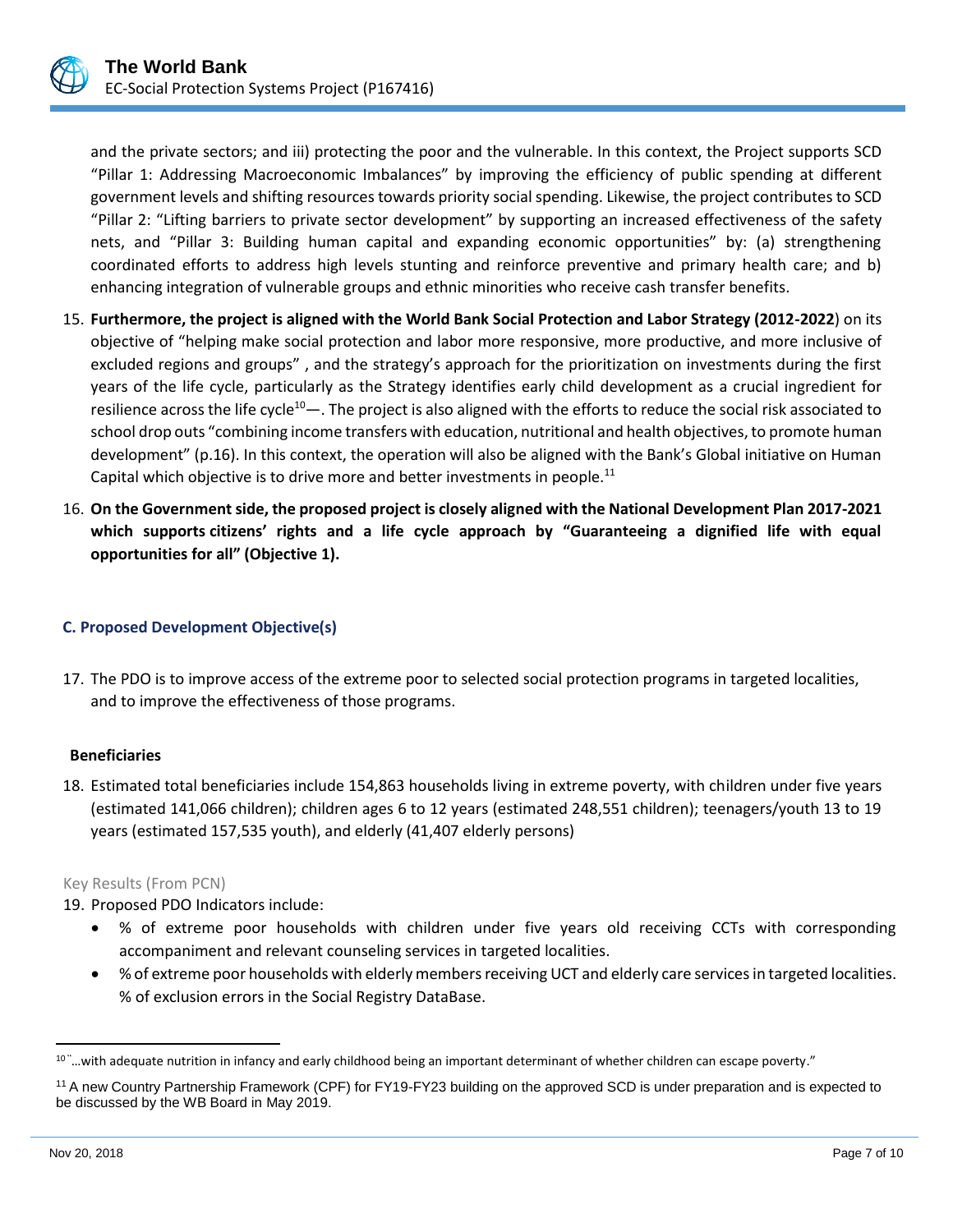

## **D. Concept Description**



20. **Component 1: Improving effectiveness of the social protection system (US\$245million).** Following the conceptual framework described above (Figure 1), Component 1 institutional strengthening in the MIES and the SENPLADES, to support the implementation of key reforms needed for the achievement of Project results, at each stage in the results chain. This component would focus on two main areas: increase access of the extreme poor to a combined package of monetary transfers and pertinent services; and have updated quality information for the allocation of social programs and benefits. Tables below showed some DLIs that could fit for each of these areas.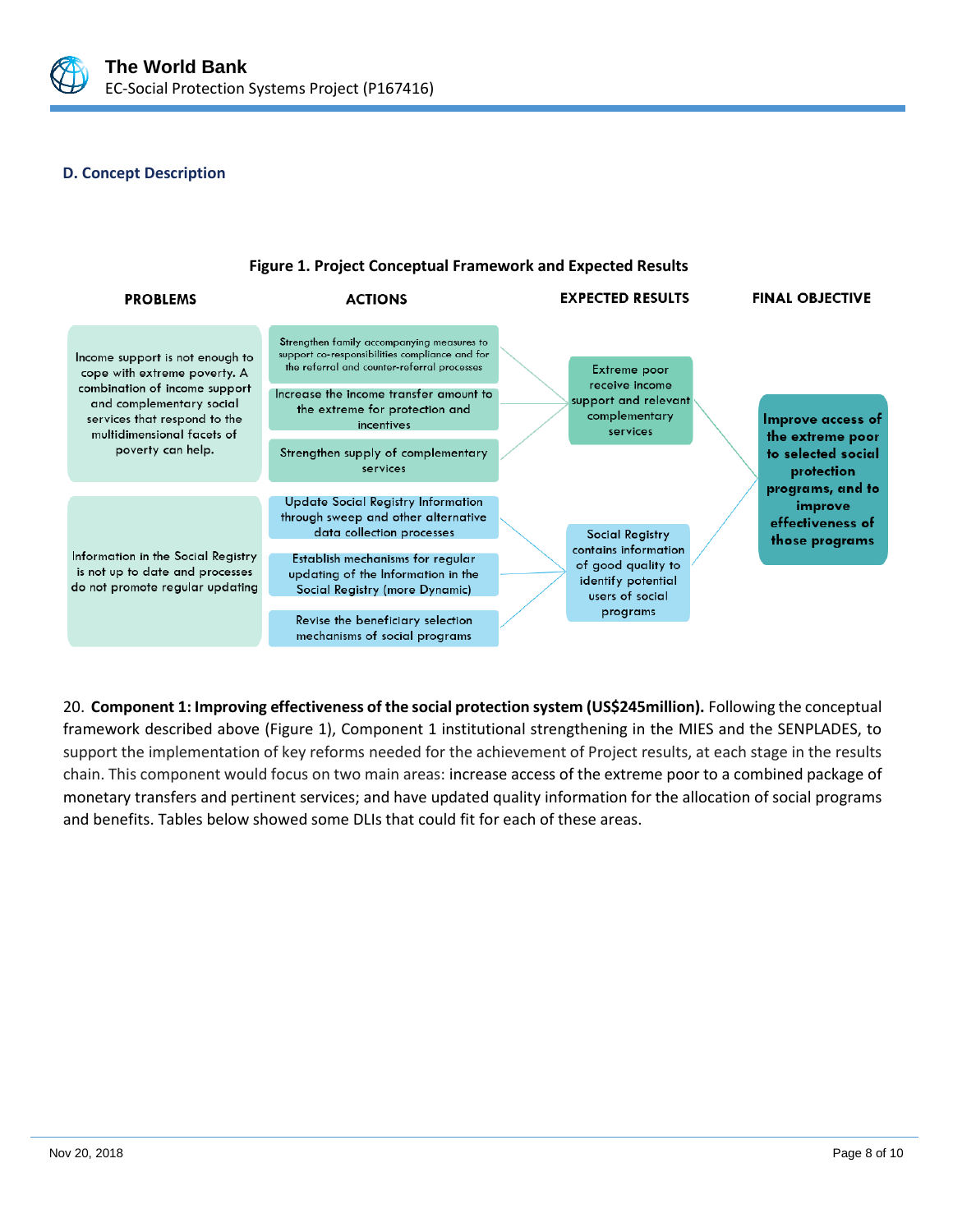

21. **Component 2: Technical Assistance for improving effectiveness of programs and institutional strengthening (US\$17 million).** To achieve the results described in Component 1, the Project would provide the necessary technical assistance to improve effectiveness of the selected social programs and tools of the social protection system, and to support the necessary institutional capacity building activities

22. Component 2 would focus on improving effectiveness of selected programs and strengthening institutional capacity to implement changes to the design and delivery of social protection programs in line with the ultimate objective of increasing their effectiveness in order to make the overall system more efficient. Among the type of expenses that will be financed through this component are: (i) studies, evaluations and consultancies that could be used as inputs for the achievement of the results agreed under the first component; (ii) training activities for national and local teams, and (iii) equipment and software necessary to improve the technical and operational capacity of information systems. These activities listed will be revised carefully and costed together with the GoE during Appraisal as agreements are finalized regarding results areas under Component 1.

| Legal Operational Policies                  | Triggered? |
|---------------------------------------------|------------|
| Projects on International Waterways OP 7.50 | No.        |
| Projects in Disputed Areas OP 7.60          | No.        |

Summary of Screening of Environmental and Social Risks and Impacts

**Note** To view the Environmental and Social Risks and Impacts, please refer to the Concept Stage ESRS Document**.**

# **CONTACT POINT**

#### **World Bank**

Nelson Gutierrez Sr Social Protection Specialist

## **Borrower/Client/Recipient**

Republic of Ecuador Richard Martínez Minister of Finance rmartinez@finanzas.gob.ec